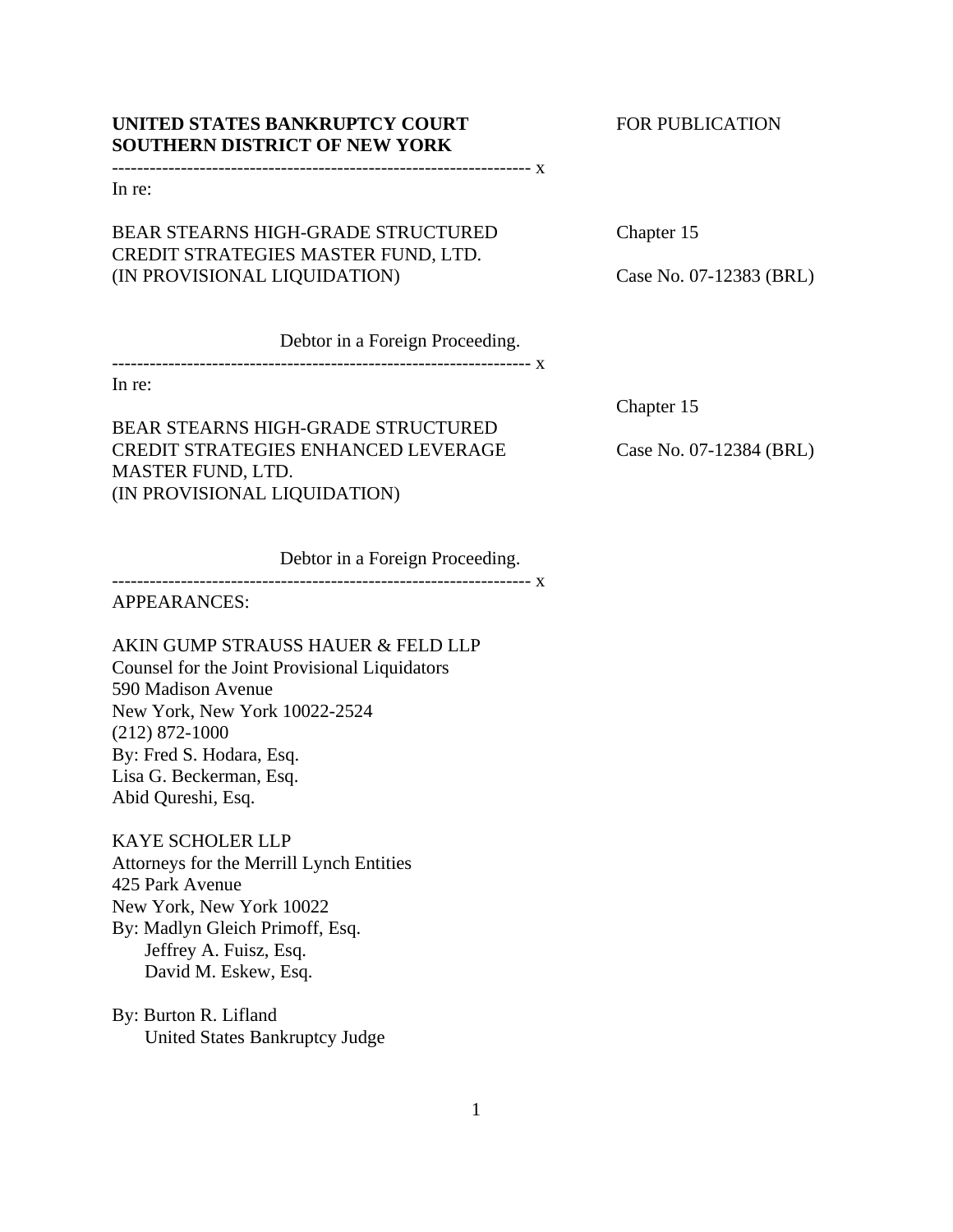## **DECISION AND ORDER DENYING RECOGNITION OF FOREIGN PROCEEDING**

Simon Lovell Clayton Whicker and Kristen Beighton, joint provisional liquidators (the "JPLs" and the "Petitioners") of Bear Stearns High-Grade Structured Credit Strategies Master Fund, Ltd. (In Provisional Liquidation) ("High-Grade Fund") and Bear Stearns High-Grade Structured Credit Strategies Enhanced Leverage Master Fund, Ltd. (In Provisional Liquidation) ("Enhanced Fund"and together with High-Grade Fund, the "Funds"), have filed petitions pursuant to section 1515 of title 11 of the United States Code (the "Bankruptcy Code") for entry of orders recognizing the liquidation (the "Foreign Proceedings") of the Funds in the Grand Court of the Cayman Islands (the "Cayman Grand Court") as foreign main proceedings pursuant to section 1517 of the Bankruptcy Code, and thereby granting related relief pursuant to section 1520 of the Bankruptcy Code and granting additional relief pursuant to section 1521(a) of the Bankruptcy Code. In the alternative, if this Court finds that the Foreign Proceedings are not eligible for recognition as foreign main proceedings, Petitioners seek recognition of the Foreign Proceedings as foreign nonmain proceedings, as defined in section 1502(5) and seek relief under section 1521 of the Bankruptcy Code.

## **Background**

The Funds are both Cayman Islands exempted limited liability companies with registered offices in the Cayman Islands. The Funds are open-ended investment companies that invested in (I) investment-grade structured finance securities; (ii) asset-backed securities ("ABSs"); (iii) synthetic ABSs; (iv) mortgage-backed securities; (v) global structured asset securitizations; (vi) derivatives; (vii) options; (viii) swaps; (ix) swaptions; (x) futures; (xi) forward contracts; (xii)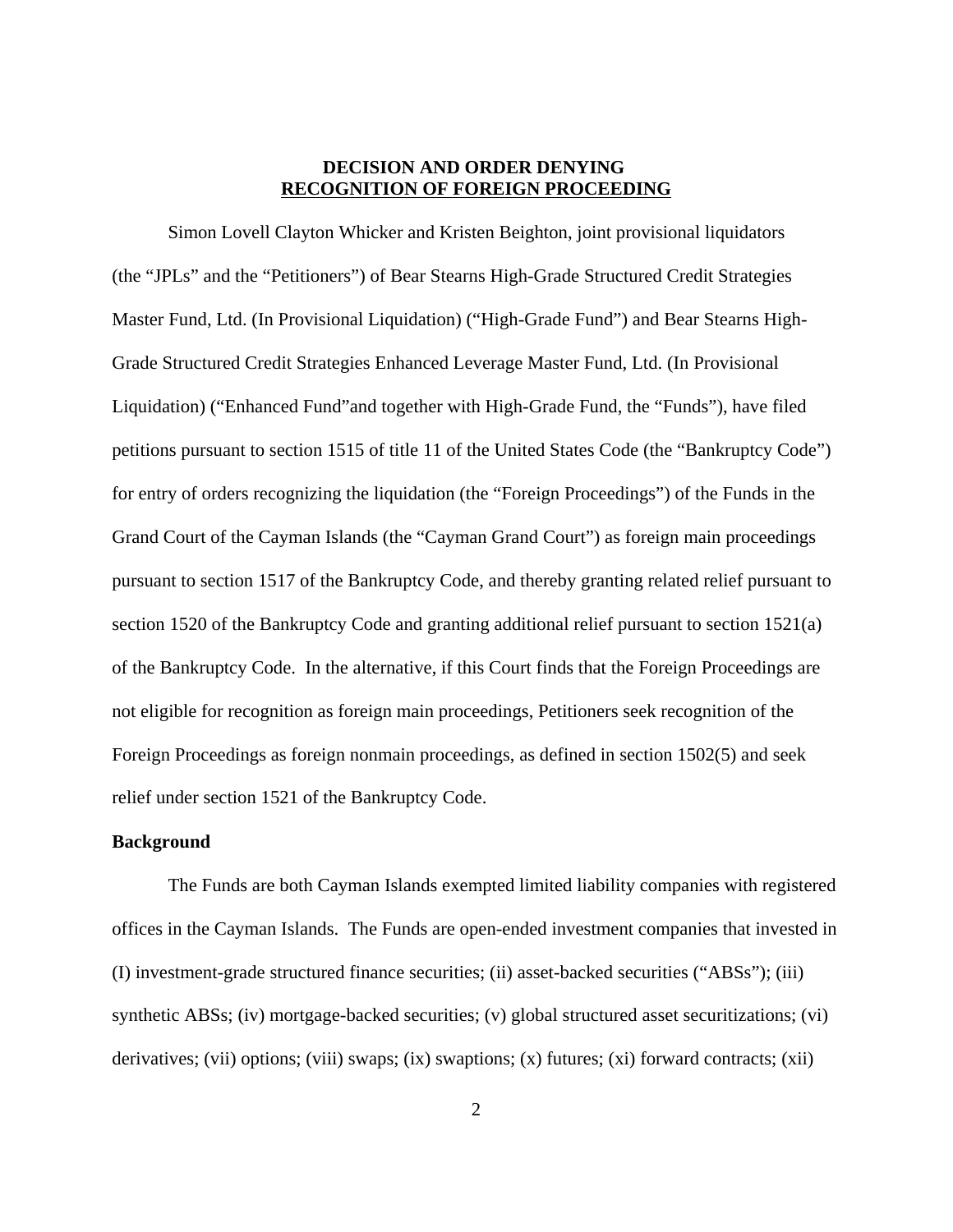equity securities; and (xiii) currencies. *See* Verified Petitions for Recognition of Foreign Main Proceeding Pursuant to Sections 1515 and 1517 of the Bankruptcy Code and Related Relief, of High-Grade Fund and Enhanced Fund ("Verified Petitions") at ¶ 2.

PFPC Inc. (Delaware), a Massachusetts corporation (the "Administrator"), is the administrator of the Funds. Pursuant to administrative services agreements between each of the Funds and the Administrator, the Administrator served as administrator, registrar and transfer agent and provided day-to-day administrative services to the Funds, including accounting and clerical functions, processing the issuance, transfer and redemption of shares, maintaining all appropriate shareholder registers and ledgers, distributing annual reports and account statements to shareholders, responding to inquiries received from shareholders, prospective investors, and others, maintaining the Funds' principal administrative records, disbursing payment of expenses of the Funds, responding to inquiries from the general public, and notifying the Funds' investment manager of redemption requests. The books and records of the Funds are maintained and stored in Delaware by the Administrator, and Deloitte & Touche, Cayman Islands, signed off on the most recent audited financial statements of the Funds. *See* Verified Petitions at ¶ 3. Bear Stearns Asset Management Inc. ("BSAM"), a corporation formed under the laws of the state of New York, is the investment manager for the Funds and the assets managed by BSAM are located within the Southern District of New York. *See* Verified Petitions at ¶ 9. Other assets of the Funds consist of receivables from broker dealers and all (or virtually all) are also located within this judicial district.<sup>1</sup> The investor registers, however, are held in Dublin, Ireland by an

<sup>&</sup>lt;sup>1</sup> Subsequent to the filing of the Foreign Proceedings, substantial funds were transferred to accounts in the Cayman Islands.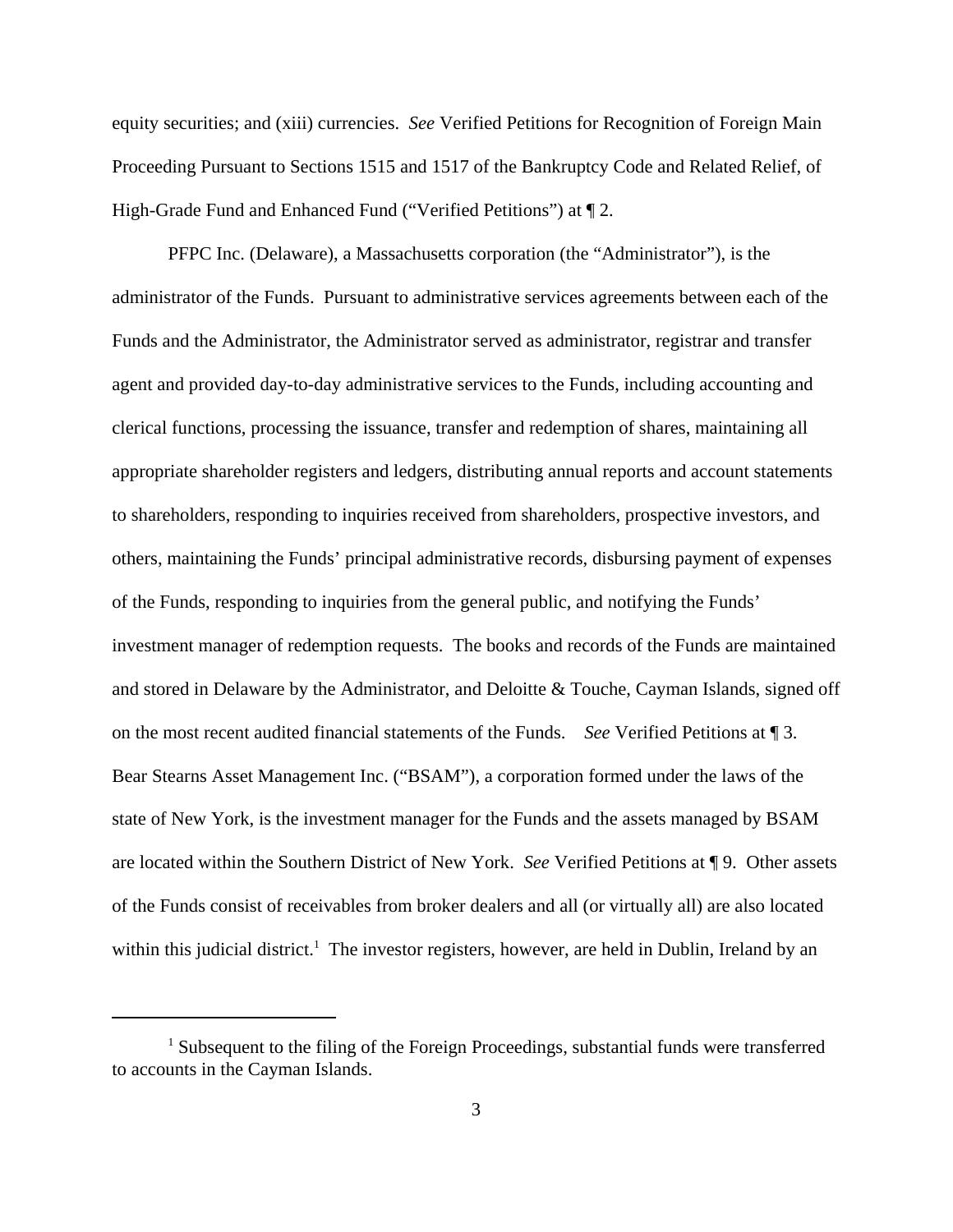affiliate of the Administrator. *See* Verified Petitions at 4, n. 1.

In early 2007, Enhanced Fund's investments performed poorly. Following the wellpublicized volatility in the market related to United States sub-prime lending, by late May 2007 both Enhanced Fund and High-Grade Fund had begun to suffer a significant devaluation of their asset portfolios. The devaluation of those secured assets led to margin calls from many of their trade counterparts, which the Funds were ultimately unable to meet. This, in turn, resulted in the issuance of default notices by those counterparties and their exercise of rights under their respective agreements to seize and/or sell those assets of the Funds that had been the subject of repurchase agreements or over which they held security interests.

On or about June 20, 2007, Merrill Lynch, a United States secured creditor, issued a bid list to certain of its clients and thereafter sold off certain of these assets. This resulted in further downward pressure on the relevant asset classes and a revaluation of the Funds' assets.

On July 30, 2007, the boards of directors of both Enhanced Fund and High-Grade Fund passed resolutions, authorizing each of the Funds to file petitions seeking orders that the Funds be wound up under the provisions of the Companies Law of the Cayman Islands and to apply for the appointment of the Petitioners to act as JPLs of the Funds, subject to the supervision of the Cayman Grand Court. On July 31, 2007, the Cayman Grand Court entered orders appointing the Petitioners as the JPLs of the Funds.

Treating both petitions as factually similar if not identical, the Petitioners contend that the Foreign Proceedings are "foreign main proceedings" as defined by section 1502(4) of the Bankruptcy Code, because the Foreign Proceedings are pending in the Cayman Islands, which is the "center of main interests" for the Funds as defined by sections  $1502(4)$ ,  $1516(c)$ ,  $1517(b)(1)$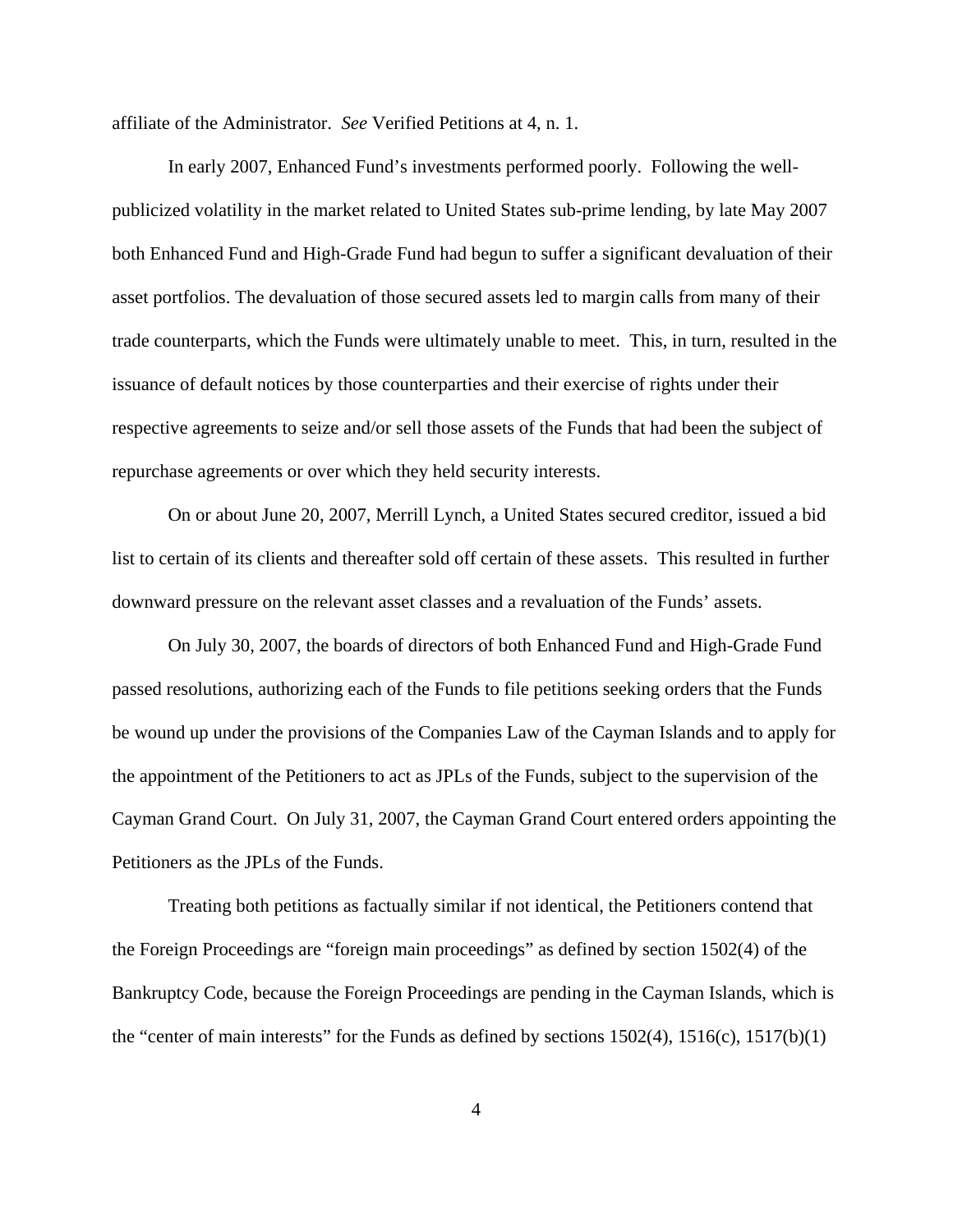of the Bankruptcy Code. The Petitioners contend because: (i) recognition of the Foreign Proceedings would not be contrary to public policy under section 1506; (ii) the Foreign Proceedings are foreign main proceedings under section 1502(4); (iii) the Petitioners are persons authorized in the Foreign Proceedings to administer the liquidation of the Foreign Debtors' assets in the Cayman Grand Court; and (iv) Petitioners have complied with all requirements of section 1515 and Interim Bankruptcy Rule 1007(a)(4), Petitioners are entitled to entry of an order recognizing the Foreign Proceedings as foreign main proceedings under section 1517(b)(1), and are entitled to the appropriate relief as set forth in sections 1520 and 1521 of the Bankruptcy Code. Merrill Lynch, Pierce, Fenner & Smith, Inc., Merrill Lynch International and Merrill Lynch Capital Services, Inc. (collectively, the "Merrill Lynch Entities"), have filed an ambiguous statement requesting that no finding relating to the Funds' center of main interest would control any choice of law determination for actions brought by the JPLs in the United States.<sup>2</sup> No other party has filed a response or objection to the relief requested. However, recognition under section 1517 is not to be rubber stamped by the courts. This Court must make an independent determination as to whether the foreign proceeding meets the definitional requirements of sections 1502 and 1517 of the Bankruptcy Code.

# **Discussion**

 $2$  This statement on its face can be construed as a partial objection as it arguably supports that portion of the request for nonmain recognition relegating choice of law and substantive law determinations away from Cayman Islands jurisprudence. The JPLs' responsive offer (*see* Joint Memorandum of Law in Support of Recognition of Foreign Proceedings as Foreign Main Proceedings) to accommodate the Merrill Lynch Entities' concerns by including the requested language in an order recognizing the proceeding as a main proceeding injects little or no clarity regarding choice of law issues as it presumptively presupposes this Court finding a "main proceeding" and that the JPLs in their discretion would pursue U.S. actions.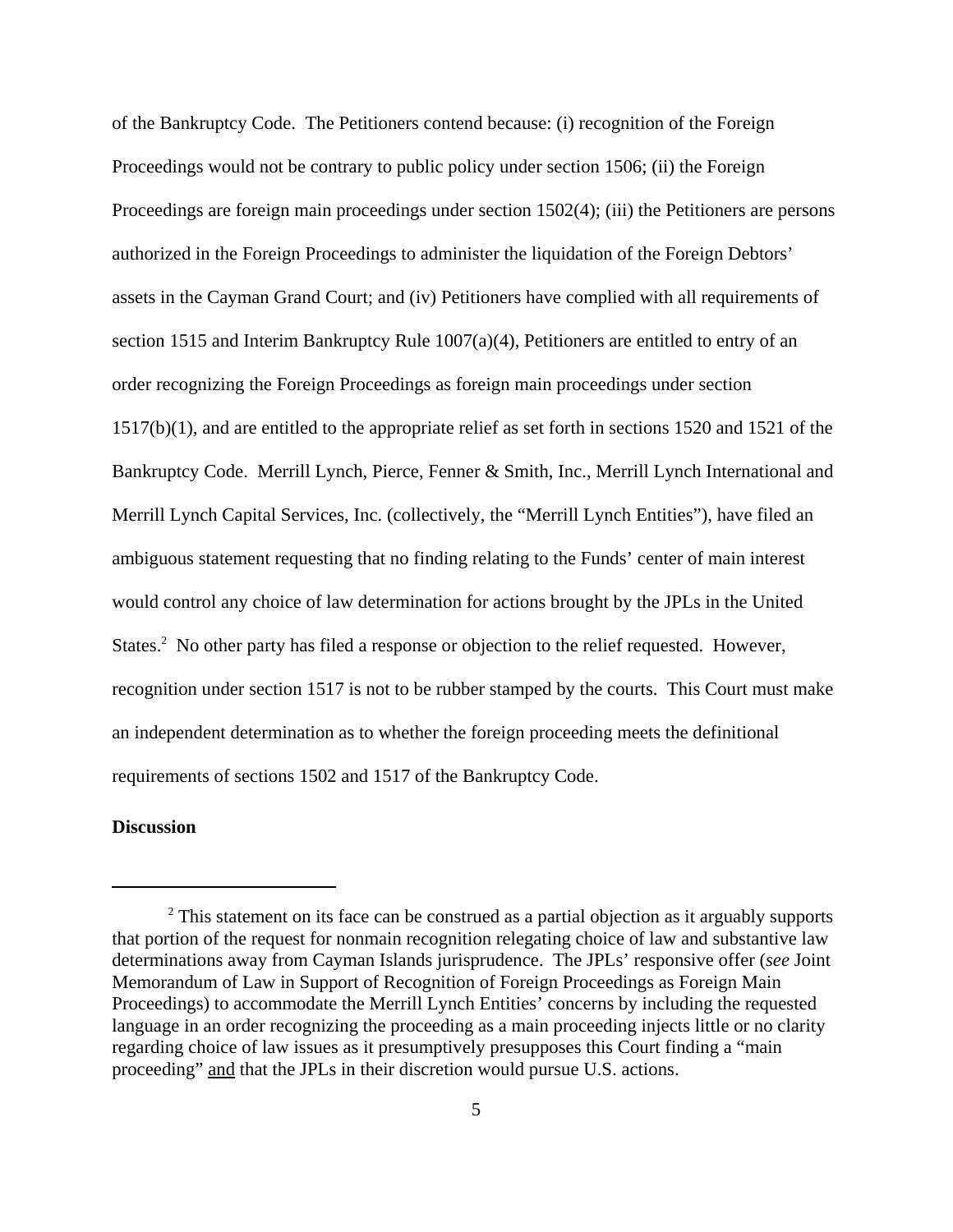#### *Chapter 15 Petition for Recognition*

Chapter 15 of the Bankruptcy Code was enacted in 2005 as part of the Bankruptcy Abuse Prevention and Consumer Protection Act of 2005, Pub.L. No. 109-8, 119 Stat. 23 and implemented the Model Law on Cross-Border Insolvency (the "Model Law") promulgated by the United Nations Commission on International Trade Law ("UNCITRAL"); H.R. REP. NO. 109-31, at 105-07 (2005), U.S. Code Cong. & Admin. News 2005, p. 88; *In re Tri-Continental Exchange Ltd.,* 349 B.R. 627, 631-32 (Bankr. E.D. Cal. 2006).

Unique to the Bankruptcy Code, Chapter 15 contains a statement of purpose: "[t]he purpose of this chapter is to incorporate the Model Law on Cross-Border Insolvency so as to provide effective mechanisms for dealing with cases of cross-border insolvency," with the express objectives of cooperation between United States courts, trustees, examiners, debtors and debtors in possession and the courts and other competent authorities of foreign countries; greater legal certainty for trade and investment; fair and efficient administration of cross-border insolvencies that protects the interests of all creditors and other interested entities, including the debtor; the protection and maximization of the debtor's assets; and the facilitation of the rescue of financially troubled businesses. 11 U.S.C. § 1501(a)(1)-(5); *In re SPhinX, Ltd.* 351 B.R. 103, 112 (Bankr. S.D.N.Y. 2006), *aff'd*, 2007 WL 1965597 (S.D.N.Y. July 3, 2007).

Chapter 15 accords the court substantial discretion and flexibility. However, the process of recognition of a foreign proceeding is a simple single step process incorporating the definitions in sections 1502 and 101(23) and (24) to determine recognition as either a main or nonmain proceeding or nonrecognition. *See* Jay Lawrence Westbrook, *Locating the Eye of the Financial Storm*, 32 BROOK. J. INT'L L. 3, 6 (2007 publication pending) (hereinafter "Westbrook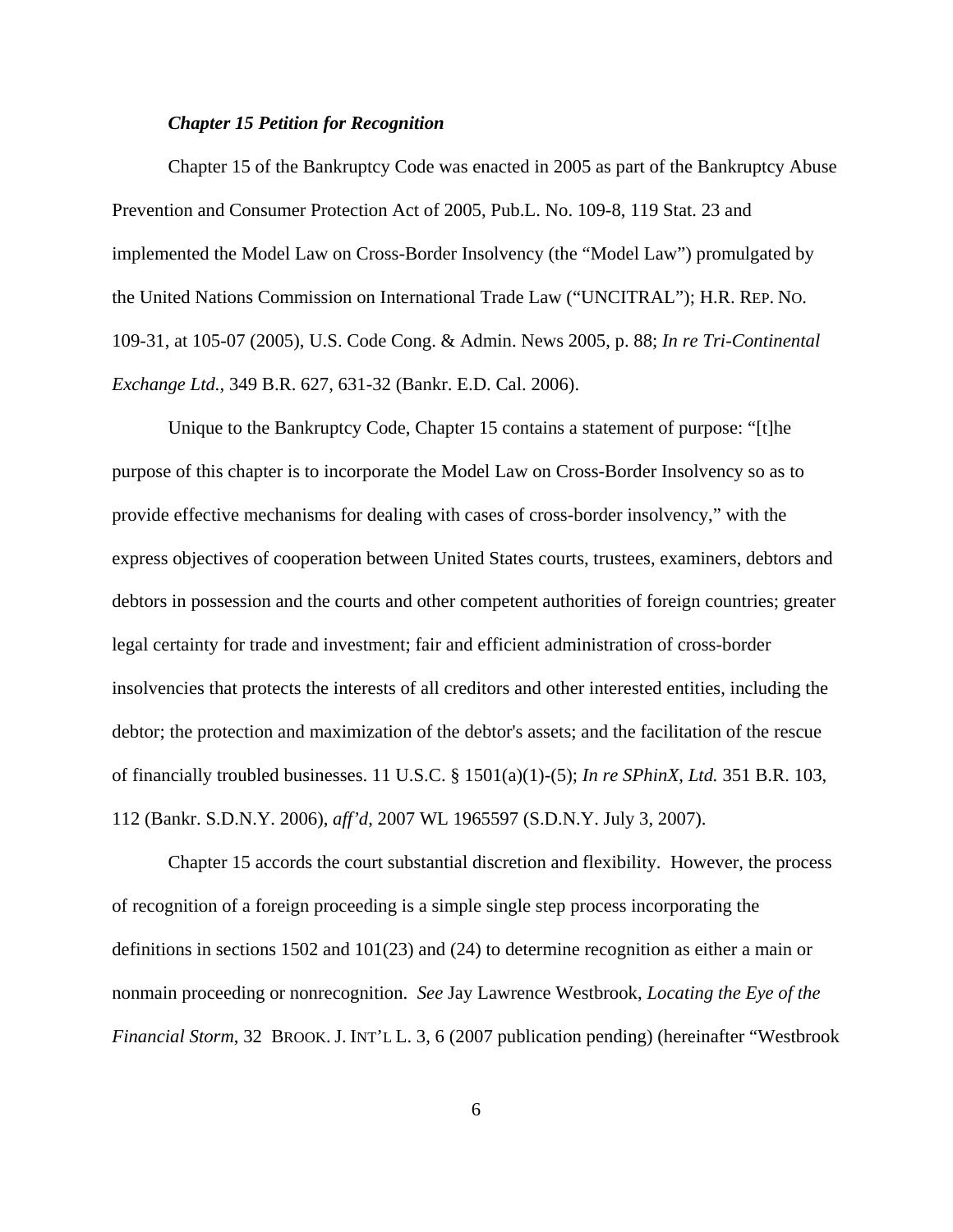Article") ("The Model Law grants great discretion as to specific relief, but imposes a fairly rigid procedural structure for recognition of foreign proceedings."); Daniel M. Glosband, *SPhinX Chapter 15 Opinion Misses the Mark*, 25 AM. BANKR. INST. J. 44, 45 (Dec./Jan. 2007) (hereinafter "Glosband Article") ("foreign proceedings are eligible for recognition only if they meet the definitional requirements of either a foreign main proceeding or a nonmain proceeding");<sup>3</sup> *contra In re SPhinX, Ltd.,* 351 B.R. 103 (discussed below). The determination is a formulaic one. A simple recognition of a foreign proceeding without specifying more (i.e., non- declaration as to either "main or nonmain") is insufficient as there are substantial eligibility distinctions and consequences. In other words, the recognition must be coded as either main or nonmain. *See* H.R. REP. NO. 109-31, p. 114 ("A petition under section 1515 must show that a proceeding is main or a qualifying non-main proceeding in order to obtain recognition under this section."); Glosband Article at 85 ("If the foreign proceeding is not pending in a country where the debtor has its [center of main interests] or where it has an establishment, then the foreign proceeding is simply not eligible for recognition under chapter 15.").<sup>4</sup>

A case under chapter 15 is commenced by a foreign representative filing a petition for

<sup>&</sup>lt;sup>3</sup> Both authors, Mr. Glosband and Professor Westbrook, along with myself, were among the authors of the Model Law and Chapter 15 of the Bankruptcy Code.

<sup>4</sup>  *But see In re Schefenacker plc*, Case No. 07-11482, Order, Pursuant to §§ 105(a), 1507, 1517 and 1521, Recognizing Company Voluntary Arrangement as Either Foreign Main Proceeding or Foreign Nonmain Proceeding, Enforcing Company Voluntary Arrangement in the United States, and Granting Other Appropriate Relief, dated June 14, 2007, ECF 81, www.nysb.uscourts.gov. Court granted recognition without distinguishing between main and nonmain proceeding because the foreign proceeding clearly qualified as one or the other and the relief sought - recognition of the injunction contained in the company voluntary arrangement approved by the U.K. Court - would be granted in either a foreign main proceeding or a foreign nonmain proceeding. *See* Transcript of Hearing dated June 14, 2007 at 32, ECF # 90.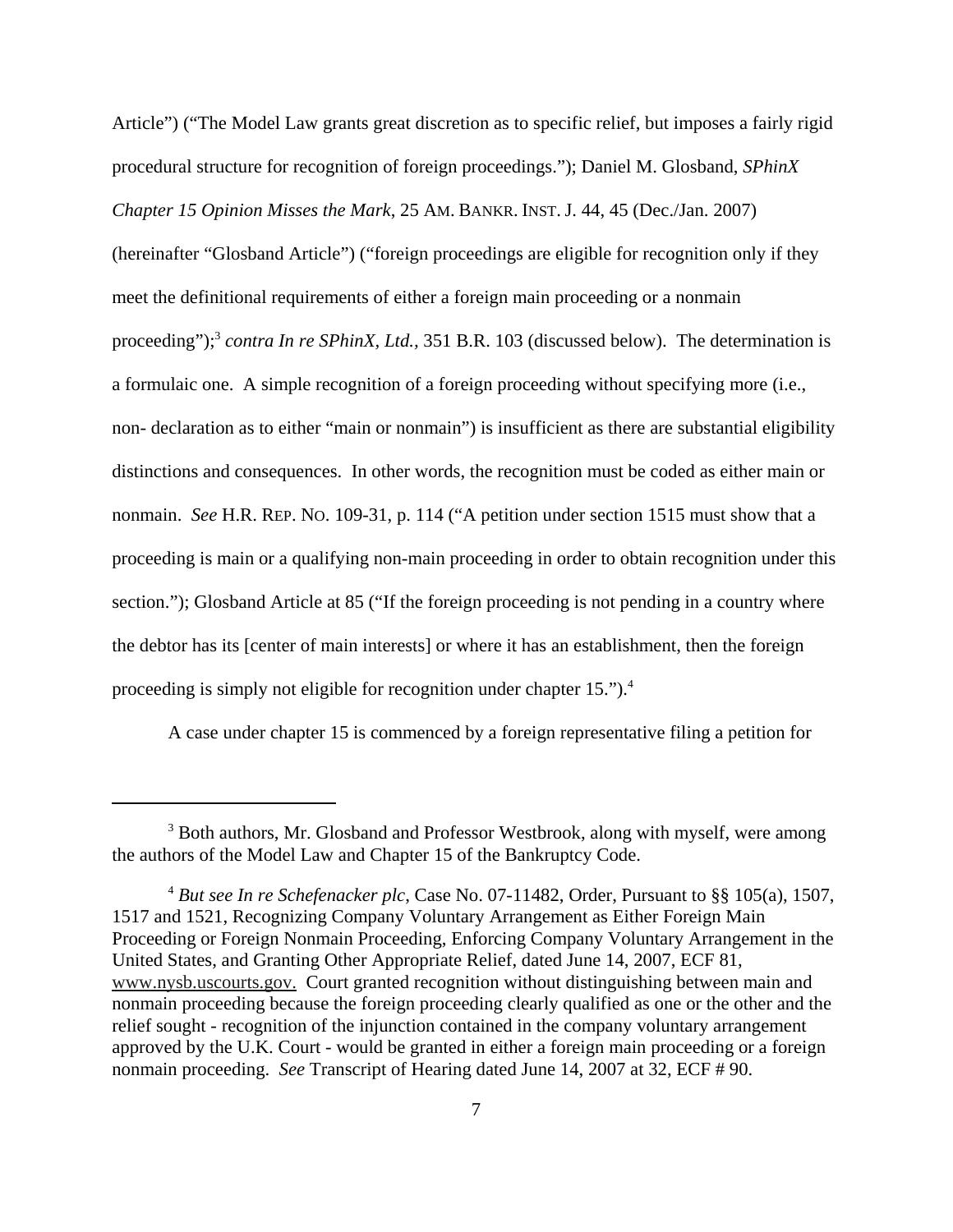recognition of a foreign proceeding under section 1515 of the Bankruptcy Code. *See* 11 U.S.C. § 1504. The petition for recognition must be accompanied by evidentiary documents which are presumed to be authentic in the absence of evidence to the contrary. *See* 11 U.S.C. § 1515(b).

Here, as demonstrated by the Petition and the accompanying Declarations, the Petitioners are duly authorized foreign representatives of the Funds entitled to petition this Court for recognition of the Foreign Proceedings under section 1509.

A foreign representative may obtain recognition of a foreign proceeding as either a foreign main or nonmain proceeding. 11 U.S.C. § 1517(a)(1). Here, the Petitioners seek recognition as a main proceeding or alternatively, as a nonmain proceeding.

### *Main Recognition*

A foreign main proceeding is defined as a "foreign proceeding pending in the country where the debtor has the center of its main interests" (which is referred to as the "COMI"). 11 U.S.C. § 1502(4)*; In re Petition of Lloyd*, 2005 WL 3764946, \*2 (Bankr. S.D.N.Y. 2005) (Order granting recognition of foreign main proceeding). A foreign nonmain proceeding means any other proceeding "pending in a country where the debtor has an establishment." 11 U.S.C. § 1502(5). "Establishment" is defined as "any place of operations where the debtor carries out a nontransitory economic activity." 11 U.S.C. § 1502(2).

Section 1516(c) provides that "[i]n the absence of evidence to the contrary, the debtor's registered office, . . . is presumed to be the center of the debtor's main interests." 11 U.S.C. § 1516(c); *In re Tri-Continental Exchange Ltd.,* 349 B.R. 627, 635 (Bankr. E.D. Cal. 2006) "(In effect, the registered office (or place of incorporation) is evidence that is probative of, and that may in the absence of other evidence be accepted as a proxy for, 'center of main interests.' The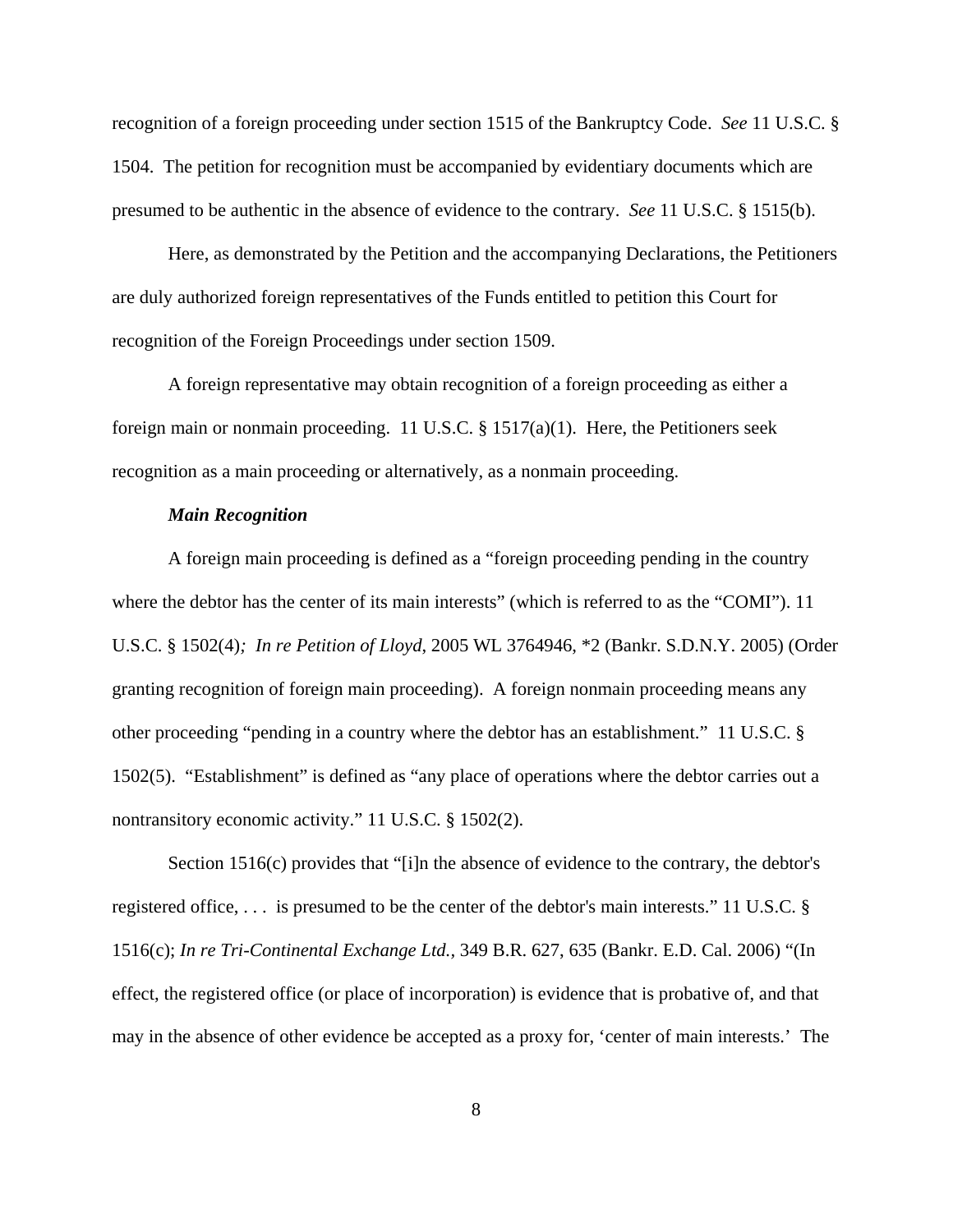registered office, however, does not otherwise have special evidentiary value and does not shift the risk of nonpersuasion, i.e., the burden of proof, away from the foreign representative seeking recognition as a main proceeding.").

The legislative history to section 1516(c) further explains that "the presumption that the place of the registered office is also the center of the debtor's main interest is included for speed and convenience of proof where there is no serious controversy." *See* H.R. REP. No. 31, 109<sup>th</sup> Cong., 1<sup>st</sup> Sess 1516 (2005). This presumption "permits and encourages fast action in cases where speed may be essential, while leaving the debtor's true 'center' open to dispute in cases where the facts are more doubtful." *See* Westbrook Article at 15. This presumption is not a preferred alternative where there is a separation between a corporation's jurisdiction of incorporation and its real seat. *Id.*

Chapter 15 changed the Model Law standard that established the presumption in "the absence of *proof* to the contrary," to a presumption in "the absence of *evidence* to the contrary." The legislative history explains that the word "proof" was changed to "evidence" to make it clearer using United States terminology that the ultimate burden is on the foreign representative.<sup>5</sup> *See* H.R. REP. NO. 109-31, 112-13 (2005). According to one commentator, "[w]hatever may be the proper interpretation of the EU Regulation, the Model Law and Chapter 15 give limited weight to the presumption of jurisdiction of incorporation as the COMI." *See* Westbrook Article at 15-16. Accordingly, "[i]f the foreign proceeding is in the country of the registered office, and

<sup>5</sup> For a detailed analysis of the differences between the Model Law and Chapter 15 *see* Burton R. Lifland, *Chapter 15 of the United States Bankruptcy Code: An Annotated Section-By-Section Analysis, in Cross-border insolvency and conflict of jurisdictions, A US-EU experience,* (George Affaki ed., Bruylant & FEC 2007)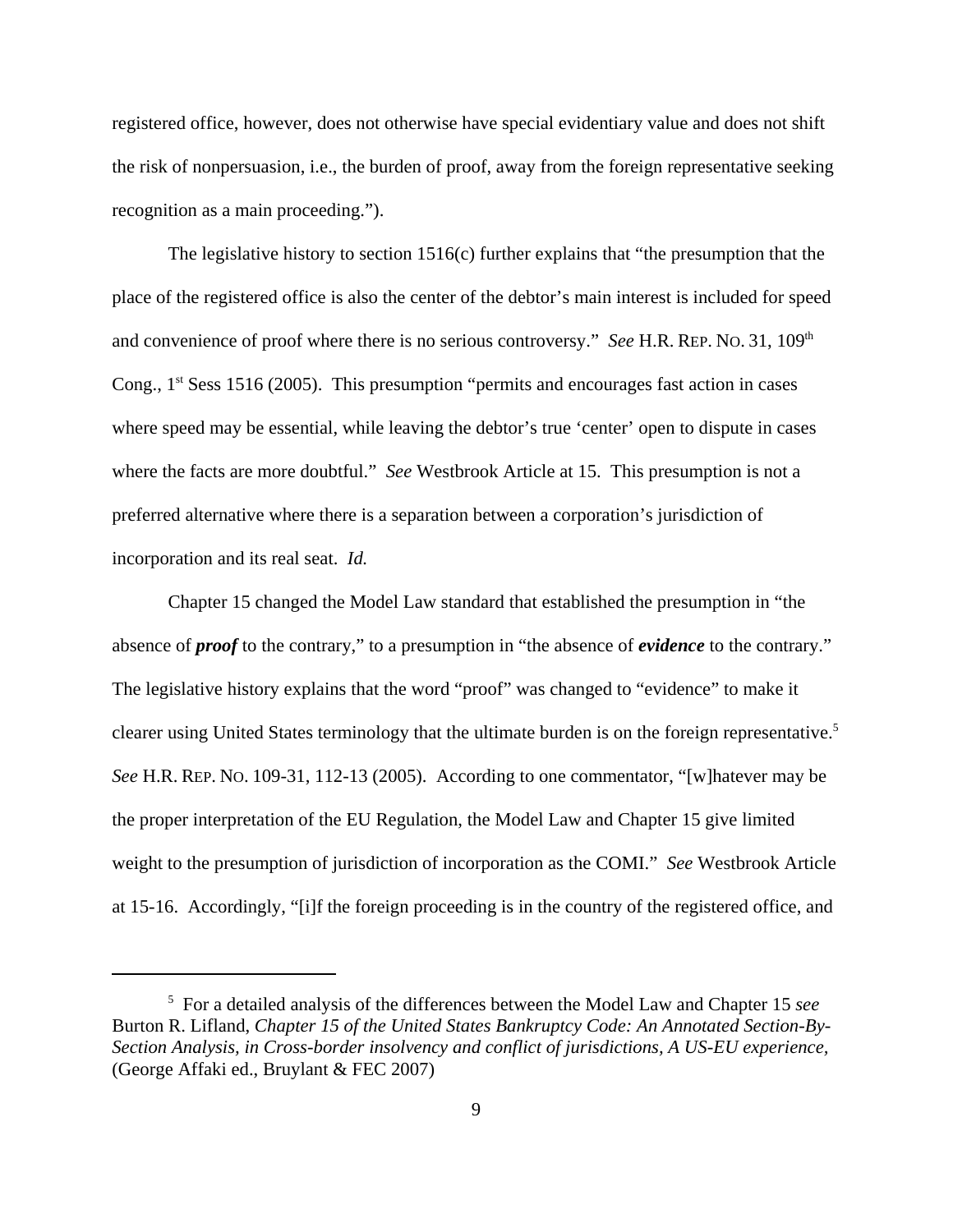if there is evidence that the center of main interests might be elsewhere, then the foreign representative must prove that the center of main interest is in the same country as the registered office." *See In re Tri-Continental Exchange Ltd.,* 349 B.R. at 635; *see also In re Petition of Lloyd*, Case No. 05-60100 (BRL), Verified Petition under Chapter 15 for Recognition of a Foreign Proceeding, ¶9 ECF # 2, www.nysb.uscourts.gov (Debtor was mutual insurance company registered in France but demonstrated that center of main interest was located in the United Kingdom ("UK")).*<sup>6</sup>*

 The Bankruptcy Code does not state the type of evidence required to rebut the presumption that the COMI is the debtor's place of registration or incorporation. Various factors could be relevant to such a determination, including: the location of the debtor's headquarters; the location of those who actually manage the debtor (which, conceivably could be the headquarters of a holding company); the location of the debtor's primary assets; the location of the majority of the debtor's creditors or of a majority of the creditors who would be affected by the case; and/or the jurisdiction whose law would apply to most disputes. *In re SPhinX, Ltd.,* 351 B.R. at 117. Here the factors to inform the Court's determination come from the Petitioners own submissions. Chapter 15 also directs courts to obtain guidance from the application of similar statutes by foreign jurisdictions: "[i]n interpreting this chapter, the court shall consider its international origin, and the need to promote an application of this chapter that is consistent with the application of similar statutes adopted by foreign jurisdictions." 11 U.S.C. § 1508; *In re*

<sup>&</sup>lt;sup>6</sup> In *Lloyd*, the petitioners, foreign representatives of a UK scheme of arrangement, provided evidence sufficient to establish that the main insurance business was primarily conducted in the UK thus rebutting the presumption of COMI in France, the place of registration.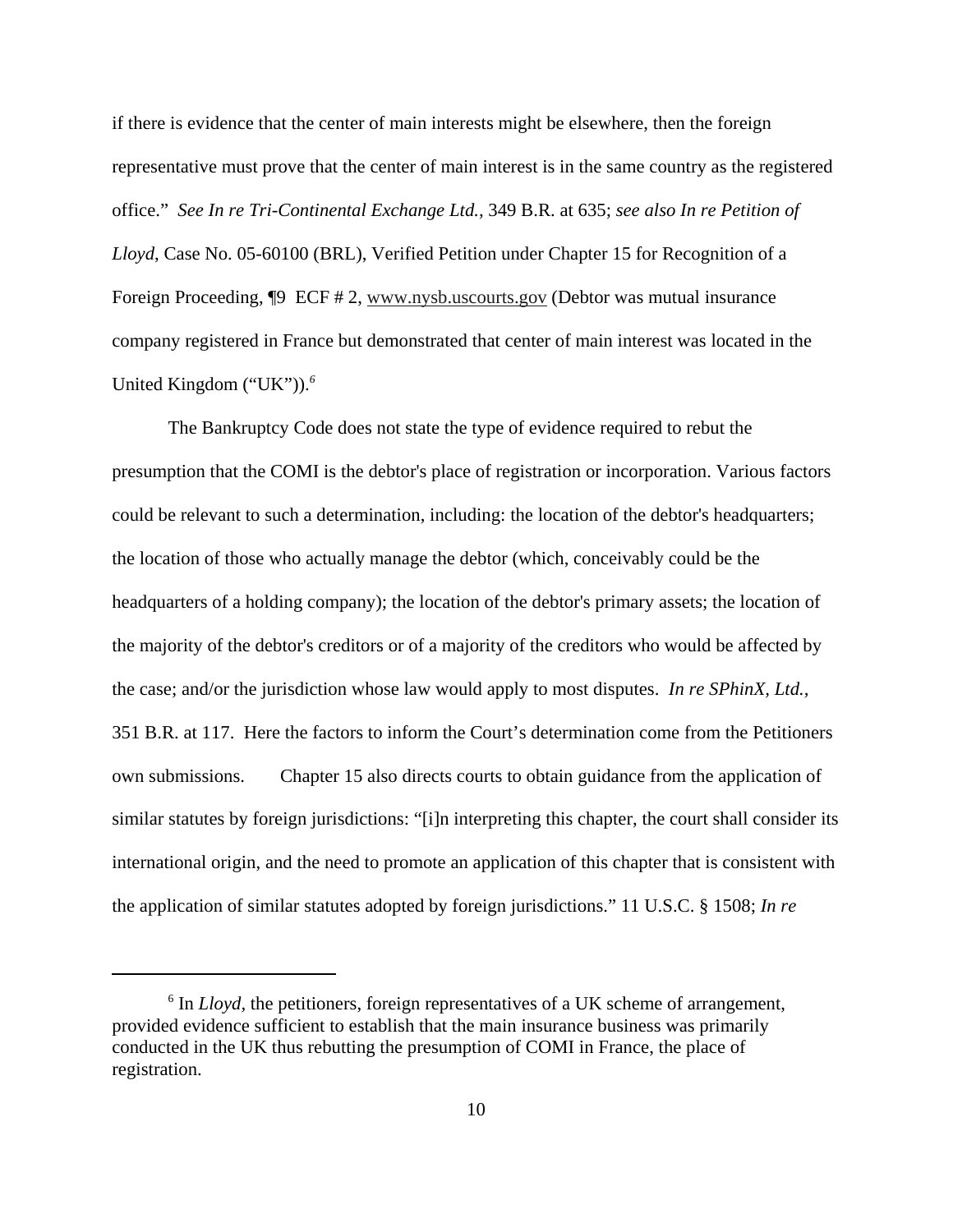*SPhinX, Ltd.,* 351 B.R. at 118.

One of the sources that a United States court may look to as persuasive is the Guide to Enactment of the UNCITRAL Model Law on Cross-Border Insolvency ("Guide") that was promulgated in connection with the approval of the Model Law. *See* Guide to Enactment of the UNCITRAL Model Law on Cross-Border Insolvency, U.N. Gen. Ass., UNCITRAL 30th Sess., U.N. Doc. A/CN.9/442 (1997); *see RSM Richter v. Aguilar (In re Ephedra Products Liability Litigation)*, 349 B.R. 333, 336 (S.D.N.Y. 2006) (Rakoff, D.J.) ("the House Judiciary Committee, in enacting Chapter 15, specifically indicated that the Guide 'should be consulted for guidance as to the meaning and purpose of [Chapter 15's] provisions.'" *quoting* H.R. REP. NO. 109-31(I), at 106 n. 101, *as reprinted in* 2005 U.S.C.C.A.N. 169 n. 101."). The Guide explains that the use of the concept "where the debtor has the centre of its main interests" as the determinant that a foreign proceeding is a "main" proceeding was modeled on the use of that concept in the European Union Convention on Insolvency Proceedings ("EU Convention") that was already in the process of being adopted when UNCITRAL drafted the Model Law.

In the regulation adopting the EU Convention, the COMI concept is elaborated upon as "the place where the debtor conducts the administration of his interests on a regular basis and is therefore ascertainable by third parties." Council Reg. (EC) No. 1346/2000, ¶ 13; *see also* Case 341/04, *Bondi v. Bank of America, N.A. (In re Eurofood IFSC Ltd.)*, 2006 E.C.R. I-3813, p. I8- I9, ¶32, 2006 WL 1142304 (E.C.J. May 2, 2006). This generally equates with the concept of a "principal place of business" in United States law. *See In re Tri-Continental Exchange Ltd.*, 349 B.R. at 633-34.

As noted by the European Court of Justice, the COMI presumption may be overcome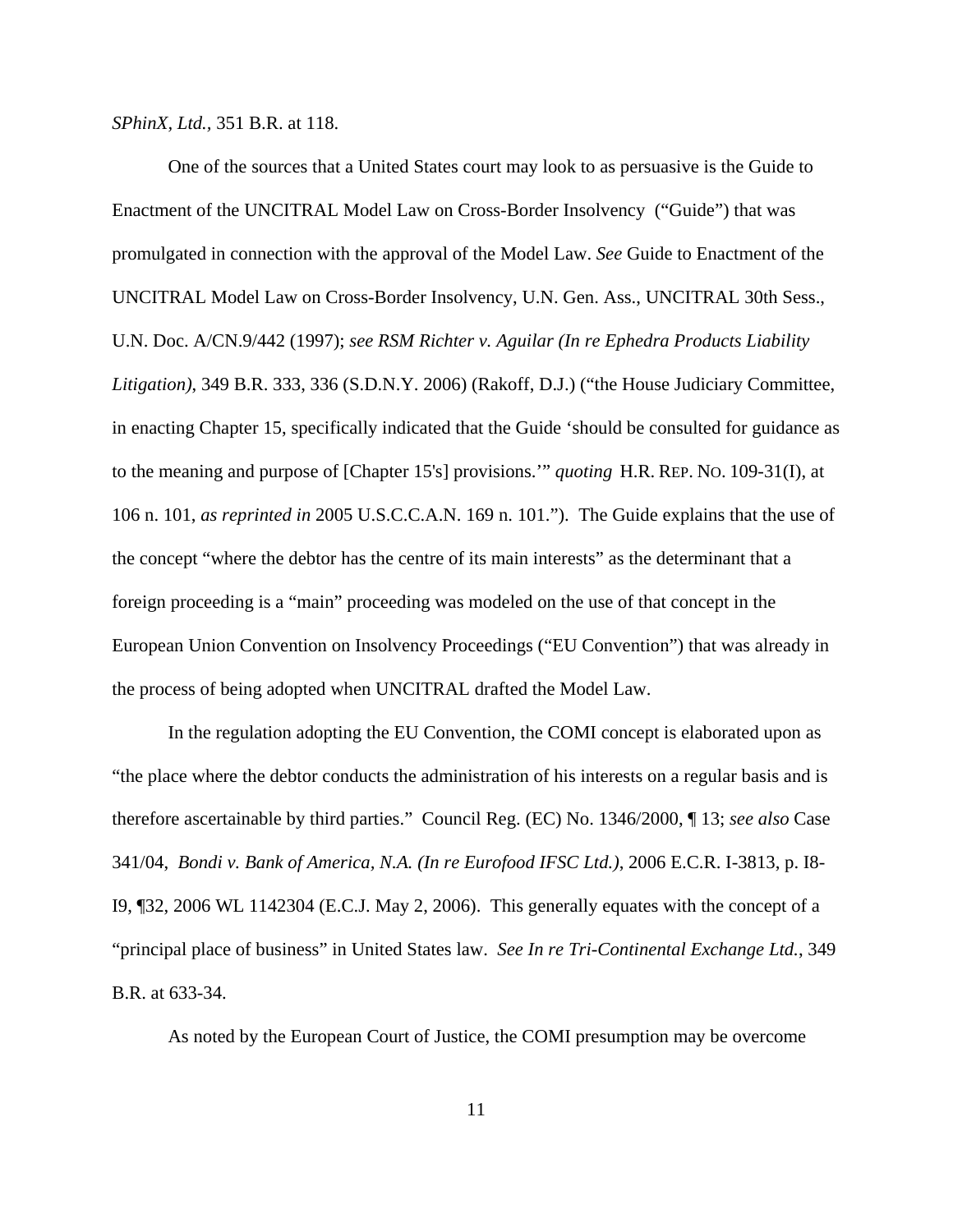"particular[ly] in the case of a 'letterbox' company not carrying out any business in the territory of the Member State in which its registered office is situated." *See In re Eurofood IFSC Ltd.*, *supra* at ¶35; *see also In re SPhinX, Ltd.*, 2007 WL 1965597 (S.D.N.Y. July 3, 2007). In addition, the Guide explains that the presumption does "not prevent, in accordance with applicable procedural law, calling for or assessing other evidence if the conclusion suggested by the presumption is called into *question by the court* or an interested party." *See* Guide ¶ 122.

The Petitioners basically argue that because no objections have been filed and the Funds' registered offices are in the Cayman Islands, this Court should recognize the Foreign Proceedings as main proceedings. In other words, the Petitioners contend that this Court should accept the proposition that the Foreign Proceedings are main proceedings because the Petitioners say so and because no else says they aren't.<sup>7</sup> This contention must be rejected.

The Petitioners' own pleadings provide the evidence to establish that the Funds' COMI is in the United States, not the Cayman Islands. The only adhesive connection with the Cayman Islands that the Funds have is the fact that they are registered there.<sup>8</sup> Section 1516(c) presumes that the COMI is the place of the debtor's registered office but only "[i]n the absence of evidence to the contrary." *See* 11 U.S.C. § 1516(c). The Verified Petitions have demonstrated such evidence to the contrary: there are no employees or managers in the Cayman Islands,<sup>9</sup> the

 $<sup>7</sup>$  There may be many reasons for the lack of objections including the fact that many</sup> members of the financial communities have their own similar relationships with offshore jurisdictions.

<sup>&</sup>lt;sup>8</sup> The only business done in the Cayman Islands apparently was limited to those steps necessary to maintain the Funds in good standing as registered Cayman Islands companies, thus the Funds closely approximate the "letterbox" companies referred to in the *Eurofoods* decision.

<sup>9</sup> Although two of the directors of the Funds reside in the Cayman Islands. *See* Transcript of hearing on Order to Show Cause for Preliminary Injunction, August 9, 2007, ("August 9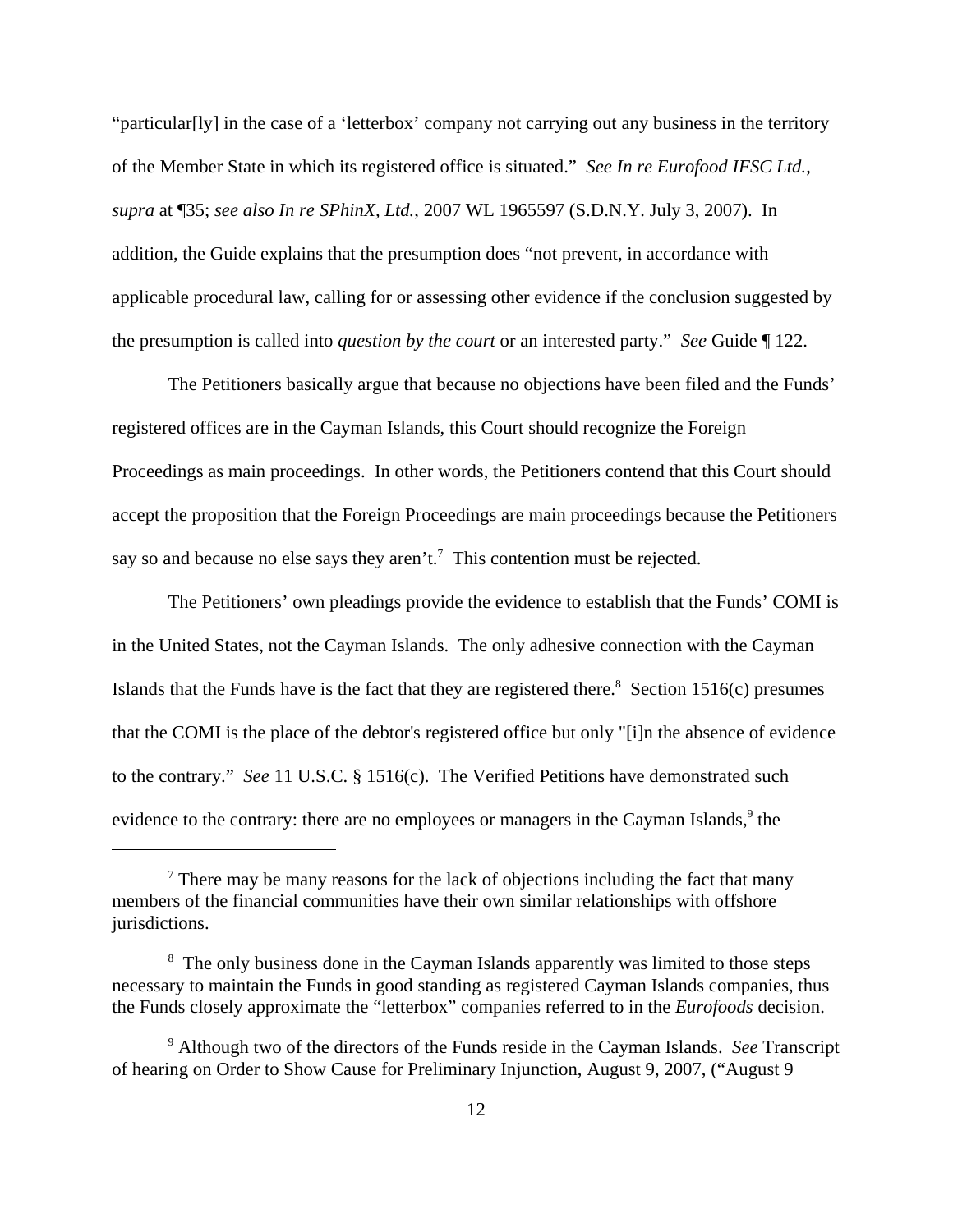investment manager for the Funds is located in New York, the Administrator that runs the backoffice operations of the Funds is in the United States along with the Funds' books and records and prior to the commencement of the Foreign Proceeding, all of the Funds' liquid assets were located in United States.<sup>10</sup> Although two of the three investors in the High-Grade Fund are also registered Cayman Islands companies, Mr. Whicker, one of the JPLs, testified that both are Bear Stearns entities which appear to have the same minimum Cayman Islands profile as do the Funds. The sole investor in the Enhanced Fund is a U.K. entity. *See* Transcript of Hearing dated August 27, 2007 at 23. The investor registries are maintained and located in the Republic of Ireland; accounts receivables are located throughout Europe and the United States; counterparties to master repurchase and swap agreements are based both inside and outside the United States but none are claimed to be in the Cayman Islands. Moreover, there apparently exists the possibility that prepetition transactions conducted in the United States may be avoidable under U.S. law. Accordingly, the presumption that the COMI is the place of the Funds' registered offices has been rebutted by evidence to the contrary. As noted, each of the Funds' real seat and therefore their COMI is the United States, the place where the Funds conduct the administration of their interests on a regular basis and is therefore ascertainable by third parties, (*see* Council Reg. (EC) No. 1346/2000, ¶ 13; *see also In re Eurofood IFSC Ltd.*, *supra,* at ¶32) and, more specifically, is located in this district where principal interests, assets and management are located. *See* Verified Petitions at ¶¶ 1, 3, 9. Thus, I cannot grant

Transcript") p13.

 $10$  The Petitioners' have represented that there now exists bank accounts in the Cayman Islands to which the funds maintained in the United States were transferred subsequent to the filing of the Foreign Proceedings. *See* August 9 Transcript, p 22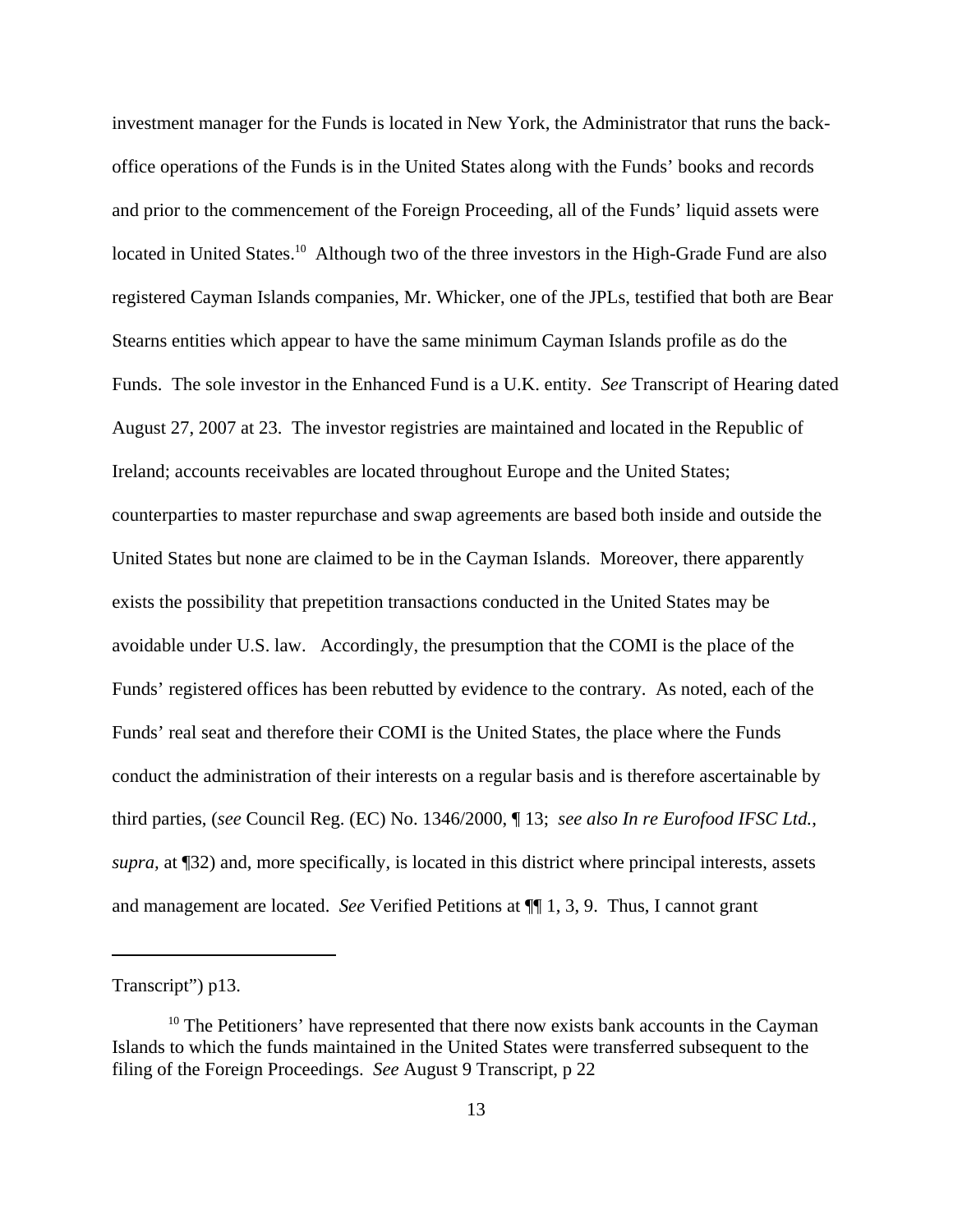recognition of the Foreign Proceedings as main proceedings.

In so holding, I part with the dicta in the *SPhinX* decision opining that if the parties in interest had not objected to the Cayman Islands proceeding being recognized as main, recognition would have been granted under the sole grounds that no party objected and no other proceeding had been initiated anywhere else.<sup>11</sup> *See In re SPhinX, Ltd.*, 351 B.R. at 117. To the extent that non objection would make the recognition process a rubber stamp exercise, this Court disagrees with the dicta in the *SPhinX* decision. *See* Westbrook Article at 7. *See also Staton v. Boeing Co.*, 327 F.3d 938, 970 (9<sup>th</sup> Cir. 2003) ("Rubber-stamp approval, even in the absence of objections, is improper.").

The two other Cayman Islands chapter 15 cases cited by the Petitioners that have been granted recognition by this Court as main proceedings are inapposite. In addition to having registered offices in the Cayman Islands, the debtors conducted business there, thus also meeting the "establishment" requirement. *See Bancredit Cayman Limited (In Liquidation)*, Case No. 06-11026, Chapter 15 Petition for Recognition of Foreign Proceeding as Foreign Main Proceeding, ECF #1, www.nysb.uscourts.gov (Debtor was a foreign bank incorporated in 1988) in the Cayman Islands, where it managed deposits, accounts, loans, and provided other credit services primarily for clients located in the Dominican Republic.); *Amerindo Internet Growth Fund Limited*, Case No., 07-10327, Verified Petition for Recognition of Foreign Main Proceeding Pursuant to Sections 1515 and 1517 of the Bankruptcy Code and Related Relief, ECF # 2, www.nysb.uscourts.gov (Debtor was an investment company registered in the Cayman

 $11$  The court refused "main" status largely on the ground of the bad faith motives of those who brought the Cayman Island proceedings.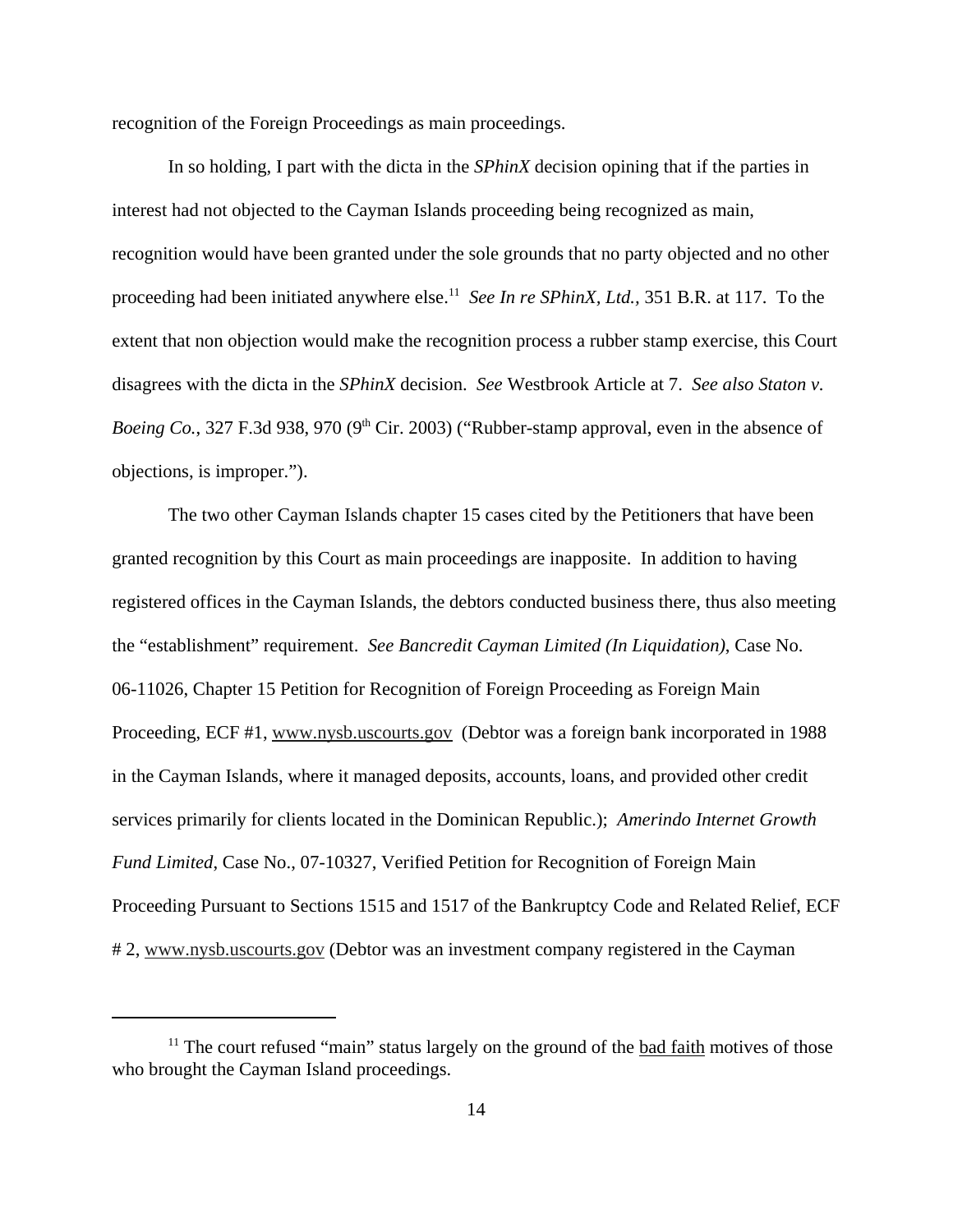Islands which commenced business with a Cayman Islands investment manager and a Cayman Islands administrator, who maintained the books and records in the Cayman Islands and managed the Debtor's day-to-day business in the Cayman Islands).

#### *The Nonmain Recognition Alternative*

If recognition is to be accorded to the Foreign Proceeding as nonmain, the eligibility requirements of section 1502(5) must be met. Specifically, there must be an "establishment" in the Cayman Islands for the conduct of *nontransitory* economic activity, i.e., a local place of business.12 *See* 11 U.S.C. § 1502(5)(emphasis added). Here the bar is rather high, especially in view of the Cayman Islands' statutory prohibition against "exempted companies" engaging in business in the Cayman Islands except in furtherance of their business otherwise carried on *outside* of the Cayman Islands. *See* Companies Law (2004 Revision) of the Cayman Islands §  $193<sup>13</sup>$  As has been shown above, there is no (pertinent) nontransitory economic activity conducted locally in the Cayman Islands by the Funds; only those activities necessary to their offshore "business." *See id*. Additionally, the only cash account funds on deposit (over \$15 million) migrated there after the Cayman Islands proceedings were initiated. Clearly, even if I

 $12$  This definition of establishment arose from the rejection, in relation to the EC Regulation, of the presence of assets as a sufficient basis for taking local jurisdiction. *See* Glosband Article at 45.

<sup>&</sup>lt;sup>13</sup> As Mr. Whicker testified, the Funds are subject to the prohibitions of section 193, set forth at length:

An exempted company shall not trade in the Islands with any person, firm or corporation except in furtherance of the business of the exempted company carried on outside the Islands:

Provided that nothing in this section shall be construed so as to prevent the exempted company effecting and concluding contracts in the Islands and exercising in the Islands all of its powers necessary for the carrying on of its business outside of the Islands.

Companies Law (2004 Revision) of the Cayman Islands § 193 (emphasis added).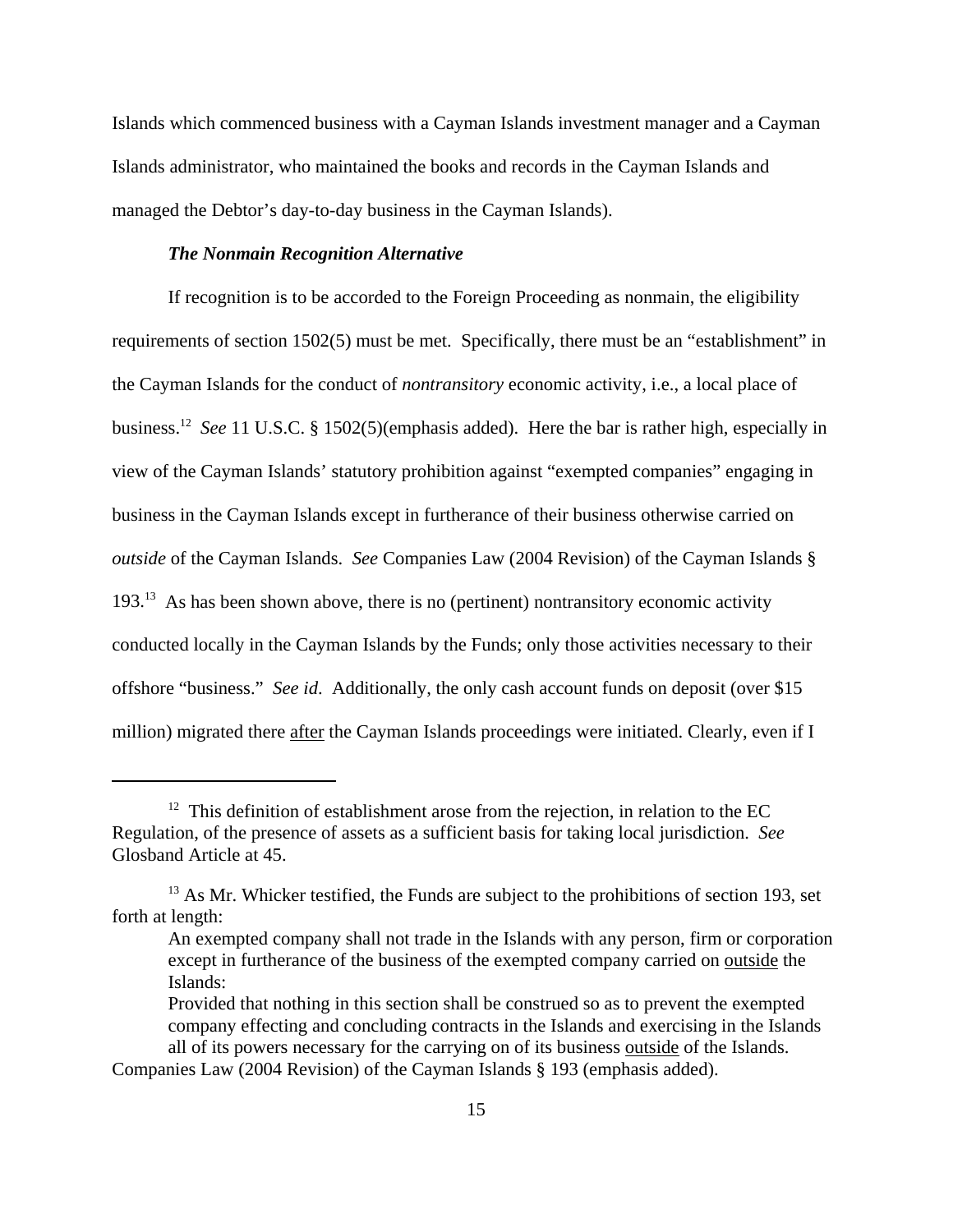were to strain to find sufficient factors to satisfy the "nonmain" eligibility status pursuant to section 1502(5), the effort does not yield a finding of a seat for local business activity (proxy for establishment).

I recognize that portions of this holding are at odds with the decisions in *SPhinX*, both the bankruptcy court's decision and the district court's affirmance. However, neither of those courts addressed the "establishment" requirement. Instead, the district court explained that the bankruptcy court's recognition of the foreign proceeding as a nonmain proceeding was a "pragmatic one" as no other proceedings were pending and someone had to conduct the "winding up." *See In re SPhinX*, 2007 WL 1965597, \*7 ("Collectively, these improper purposes" and rebuttal analyses, combined with pragmatic considerations, led the Bankruptcy Court to conclude 'where so many objective factors point to the Cayman Islands not being the Debtors' COMI, and no negative consequences would appear to result from recognizing the Cayman Islands proceedings as nonmain proceedings, that is the better choice." *quoting In re SPhinX,* 351 B.R. at 122.)

The Petitioners' reliance on the discretionary and flexibility attributes of caselaw under former section 304 of the Bankruptcy Code is misplaced. While much of the jurisprudence developed under section 304 is preserved in the context of new section 1507, section 304 did not have a recognition requirement as a first step. Moreover, the eligibility requirements of section 109 of the Bankruptcy Code (entitled "Who may be a debtor"), did not apply to section 304 but are very specific as to who qualifies for relief under each of the other chapters of the Bankruptcy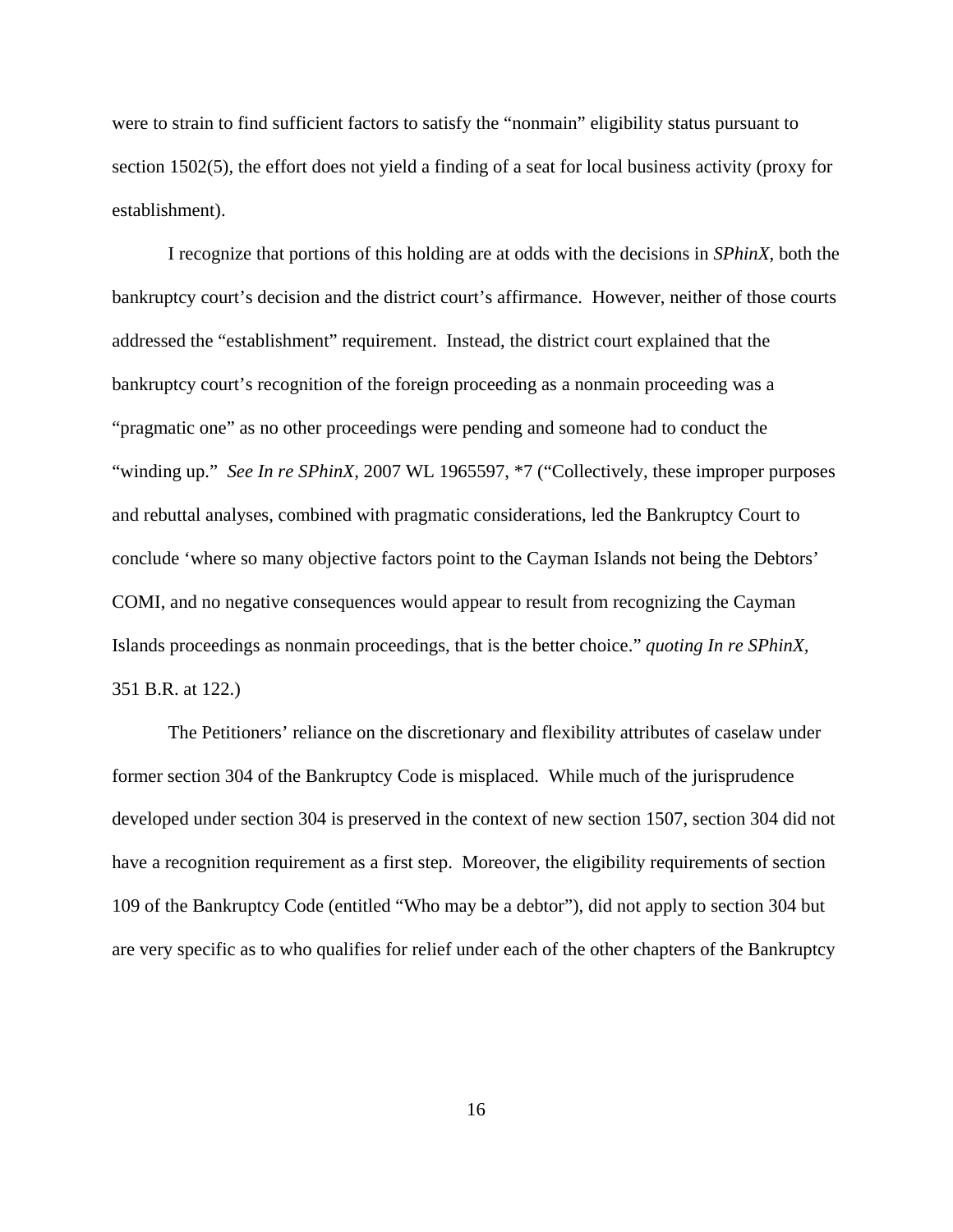Code.<sup>14</sup> Section 304 simply gave the United States courts the authority to open an ancillary proceeding and grant various broad forms of relief to the foreign representative. *See In re Culmer*, 25 B.R. 621, 624 (Bankr. S.D.N.Y. 1982). Chapter 15, on the other hand, imposes a rigid procedural structure for recognition of foreign proceedings as either main or nonmain and thus the jurisprudence developed under section 304 is of no assistance in determining the issues relating to the presumption for recognition under chapter 15.

## *Conclusion*

Accordingly, because the Foreign Proceedings are not pending in a country where the Funds have their COMI or where they have an establishment, the Foreign Proceedings are not eligible for relief as main or nonmain proceedings under chapter 15.

Nonrecognition of the Foreign Proceedings, however, does not leave the Petitioners without the ability to obtain relief from US courts. 11 U.S.C. § § 303(b)(4) and 1509(f); *see also* Jennifer D. Morton, Note, *Recognition of Cross-Border Insolvency Proceedings: an Evaluation of Solvent Schemes of Arrangement and Part VII Transfers under U.S. Chapter 15*, 29 FORDHAM INT'L L.J. 1312, 1363 (2006). While section 304 of the Bankruptcy Code was repealed upon the enactment of chapter 15, section 303 was not repealed. Section 303(b)(4) of the Bankruptcy Code specifically provides that an involuntary case may be commenced under chapter 7 or 11 of the Bankruptcy Code by a foreign representative of the estate in a foreign proceeding so that a foreign representative is not left remediless upon nonrecognition. 11 U.S.C. § 303(b)(4); *contra U.S.A. v. J.A. Jones Construction Group, LLC,* 333 B.R. 637 (E.D.N.Y.

<sup>&</sup>lt;sup>14</sup> For example, section 109(f) provides that only a family farmer or a family fisherman with regular annual income may be a debtor under chapter 12 of this title. 11 U.S.C. § 109(f).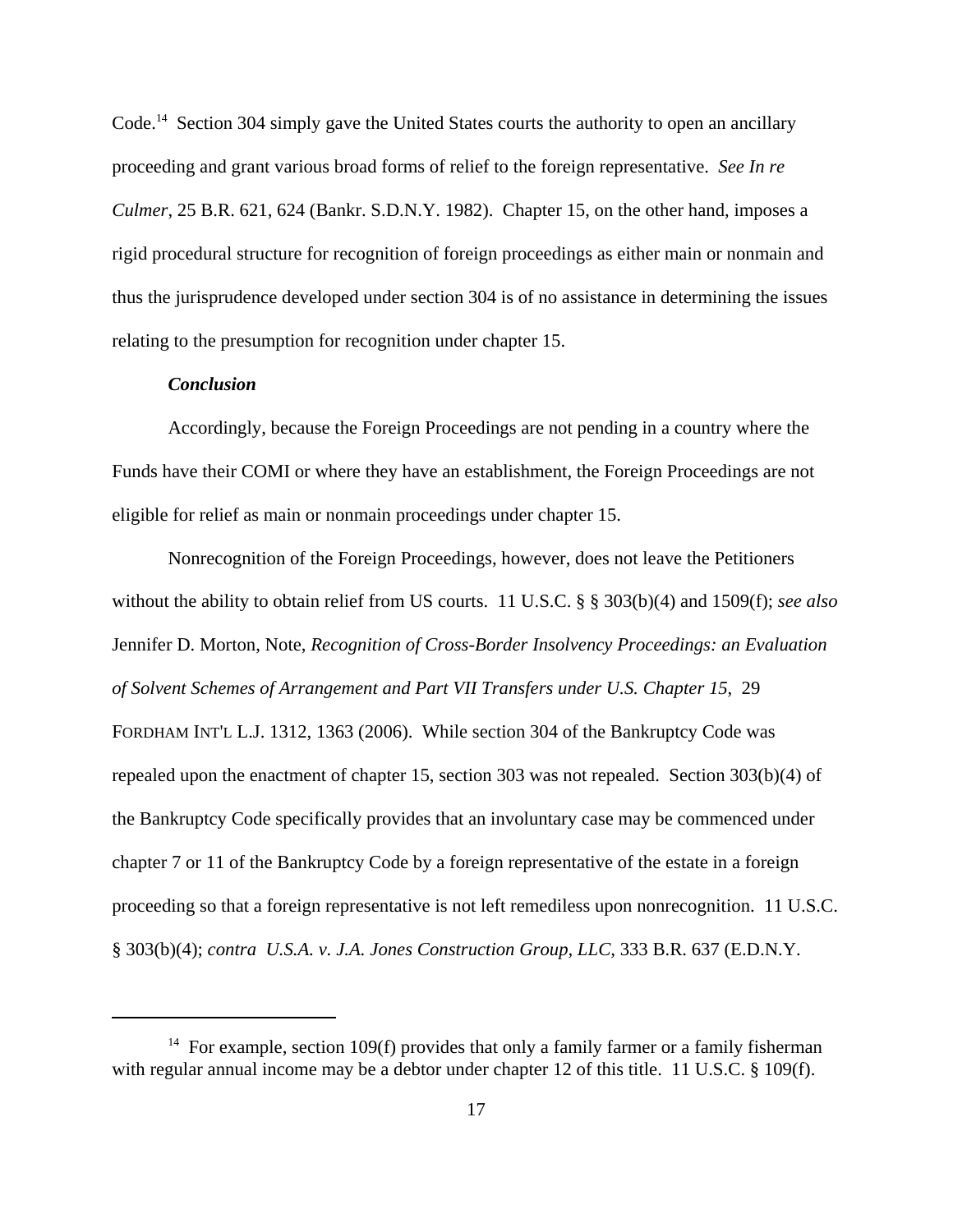2005) (Magistrate Judge Go opined that in the absence of recognition under chapter 15, a federal court has no authority to grant a stay of litigation against a foreign debtor). Section 303(b)(4) does not require that the foreign proceeding be recognized.<sup>15</sup> This flexibility leaves open the potential coordination of a case filed here under Title 11 with the Foreign Proceeding. *See* 11 U.S.C. § 1529 (implicating cooperation and coordination among proceedings under sections 1525, 1526 and 1527 of the Bankruptcy Code, i.e., section 1527(5), concurrent proceedings involving the same debtor).

In addition, section 1509(f) of the Bankruptcy Code provides that the failure of a foreign representative to obtain recognition under this chapter does not affect any right the foreign representative may have to sue in a court in the United States to collect or recover a claim which is the property of the debtor. 11 U.S.C. § 1509(f).

Accordingly, the request for recognition as a foreign main proceeding or alternatively, as a foreign nonmain proceeding is denied without prejudice to the filing of a Title 11 case (see below).

In view of the foregoing holding, the preliminary injunction order of August 9, 2007,

# Section 101(24) provides that

<sup>&</sup>lt;sup>15</sup> Section 101(23) of the Bankruptcy Code simply provides that The term "foreign proceeding" means a collective judicial or administrative proceeding in a foreign country, including an interim proceeding, under a law relating to insolvency or adjustment of debt in which proceeding the assets and affairs of the debtor are subject to control or supervision by a foreign court, for the purpose of reorganization or liquidation.

The term "foreign representative" means a person or body, including a person or body appointed on an interim basis, authorized in a foreign proceeding to administer the reorganization or the liquidation of the debtor's assets or affairs or to act as a representative of such foreign proceeding.